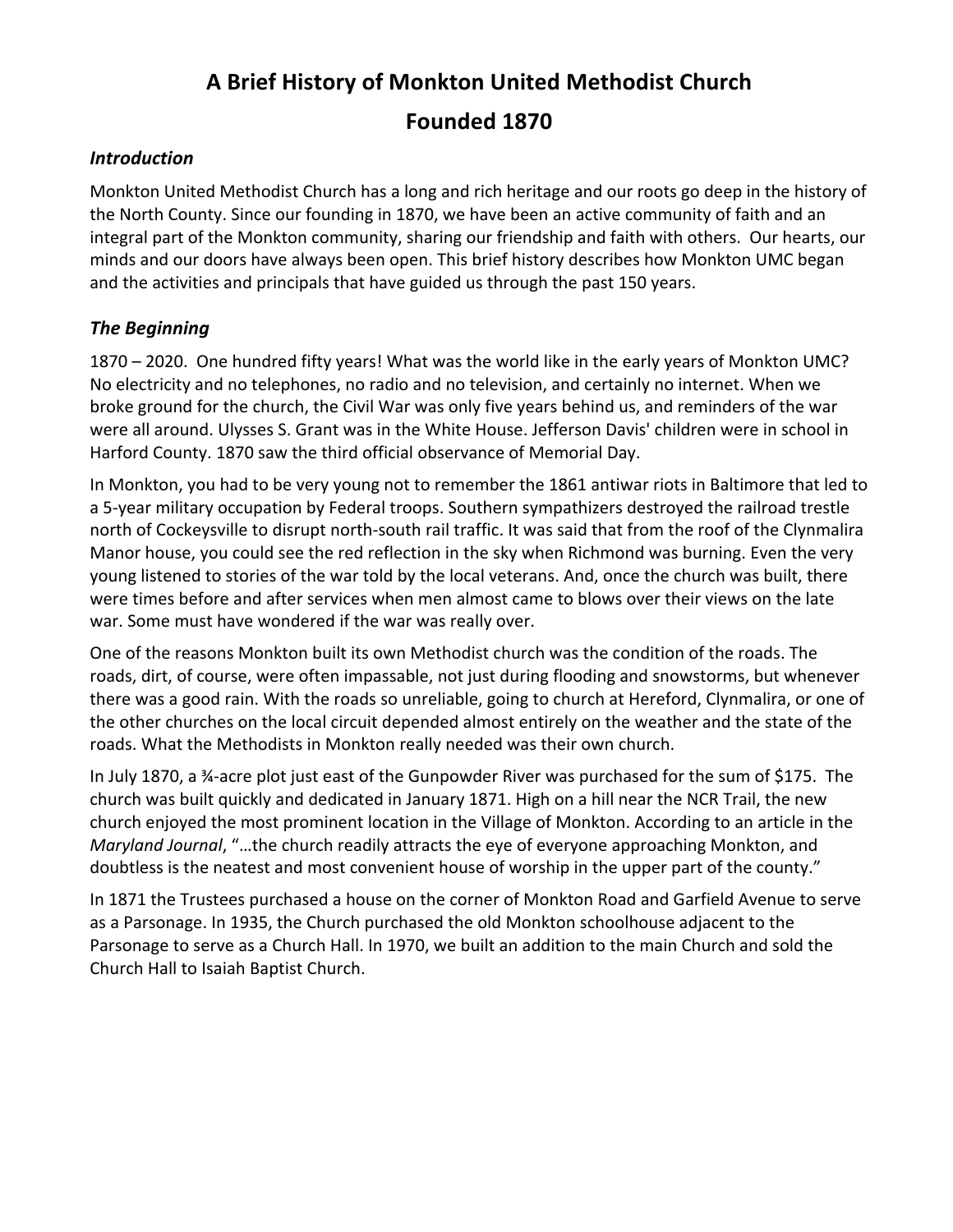## *The Circuit-Rider Days*

The Monkton Methodist Episcopal Church started as part of the Hereford Circuit which was established in 1843 with 475 white and 125 black members. By 1894 it had 14 churches: Hereford, Mt. Carmel, Falls Road, Dover, Jessop, Bosley, Monkton, Wesley Chapel, Clynmalira, Corbett, Phoenix, Union Chapel, Warren, and Epworth. A typical circuit schedule for a single Sunday was published in an 1895 issue of the *Maryland Journal*: Rev. Thomas Wood would preach at Jessop at 11 A.M., at Clynmalira at 3 P.M., and at Warren at 7:30 P.M. Rev. E.E. Marshall would be at Hereford at 10:30 A.M., at Mt. Carmel at 3 P.M., and at Falls Road at 7:30 P.M. Sunday was a long day for the Circuit riders!

Over time, the Circuit dwindled as churches closed or became independent. In 2004 the remaining two churches, Monkton and Clynmalira, parted ways, ending what was by then the Monkton Charge. We are now a station church with our own pastor.

#### *Church Life and Activities*

From its very beginning, Monkton UMC has offered programs and activities that unite and enrich our community. In the early days, a popular activity was pic nics - not picnics - often sponsored by the church for the community at large. Most communities had their own bands, and a band was always present when a pic nic was in progress. At one memorable pic nic held behind Clynmalira Church, a Mr. Miller of Hereford set up his locally famous "flying horses" for children to ride while an organ grinder turned out tunes.

In the last couple of decades of the nineteenth century and on into the twentieth, Monkton was something of a resort town. Each summer families came out from the city and stayed at The Monkton Hotel, adjacent to the Monkton railroad station, or with local families to boat on the river, play tennis, walk the surrounding lanes, follow the dirt roads on horseback, play croquet, and, of course, partake of the local abundance of food. Many of the "tourists" visited Monkton Church.

We have always been blessed with engaged and energetic people willing to give of themselves, their time, and their talents. Over the years, we have sponsored countless activities and programs for the congregation and the community. Here is a sampling:

- $\bullet$  Worship services
- $\bullet$  Camp meetings
- $\bullet$  Sunday school
- Outdoor chapel services
- $\bullet$  Food drives
- $\bullet$  Local and international missions trips
- $\bullet$  Bible study
- $\bullet$  Pancake suppers
- $\bullet$  Candymaking and sales
- $\bullet$  Silent auctions
- $\bullet$  Ham and oyster dinners
- $\bullet$  Craft circle
- $\bullet$  Youth group activities and trips
- $\bullet$  Music concerts
- $\bullet$  Youth and adult plays
- $\bullet$  Church picnics
- $\bullet$  September sales
- Vacation Bible School
- $\bullet$  Hayrides and bonfires
- $\bullet$  Easter egg hunts
- $\bullet$  Christmas caroling
- $\bullet$  Blessing of animals

For a small church, we have done many big things!